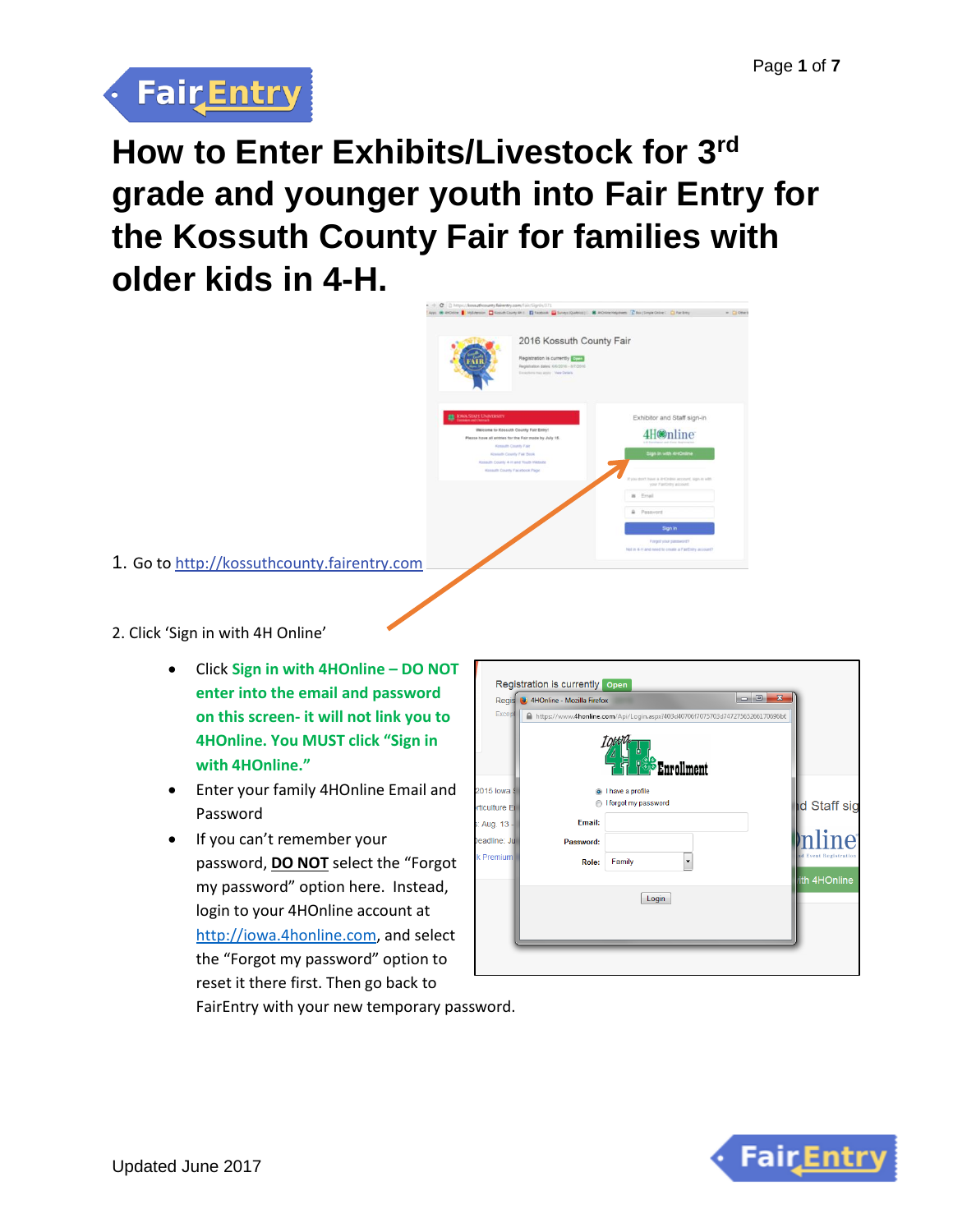



#### 3. Click **Register an Exhibitor**.

4. Click **Individual**.

Do you want to register an Individual?

& Individual

- 5. Select the exhibitor and click **Continue**.
	- If your youth is in Clover Kids, they should be listed, select their name and hit continue and skip to the Entries Tab section of this Help Sheet.
	- If your youth is not in Clover Kids, select "Create an Exhibitor From Scratch" and continue to step 6.

| Fair 4 H Livectory & Herticulture<br><b>New Individual Exhibitor</b> |  |
|----------------------------------------------------------------------|--|
| Select an Existing person to continue                                |  |
| ⋒<br>9/11/2007 - Age 7                                               |  |
| $- OR -$<br>Create an Exhibitor From Scratch<br>Θ                    |  |
| Cancel  <br>Continue                                                 |  |
|                                                                      |  |

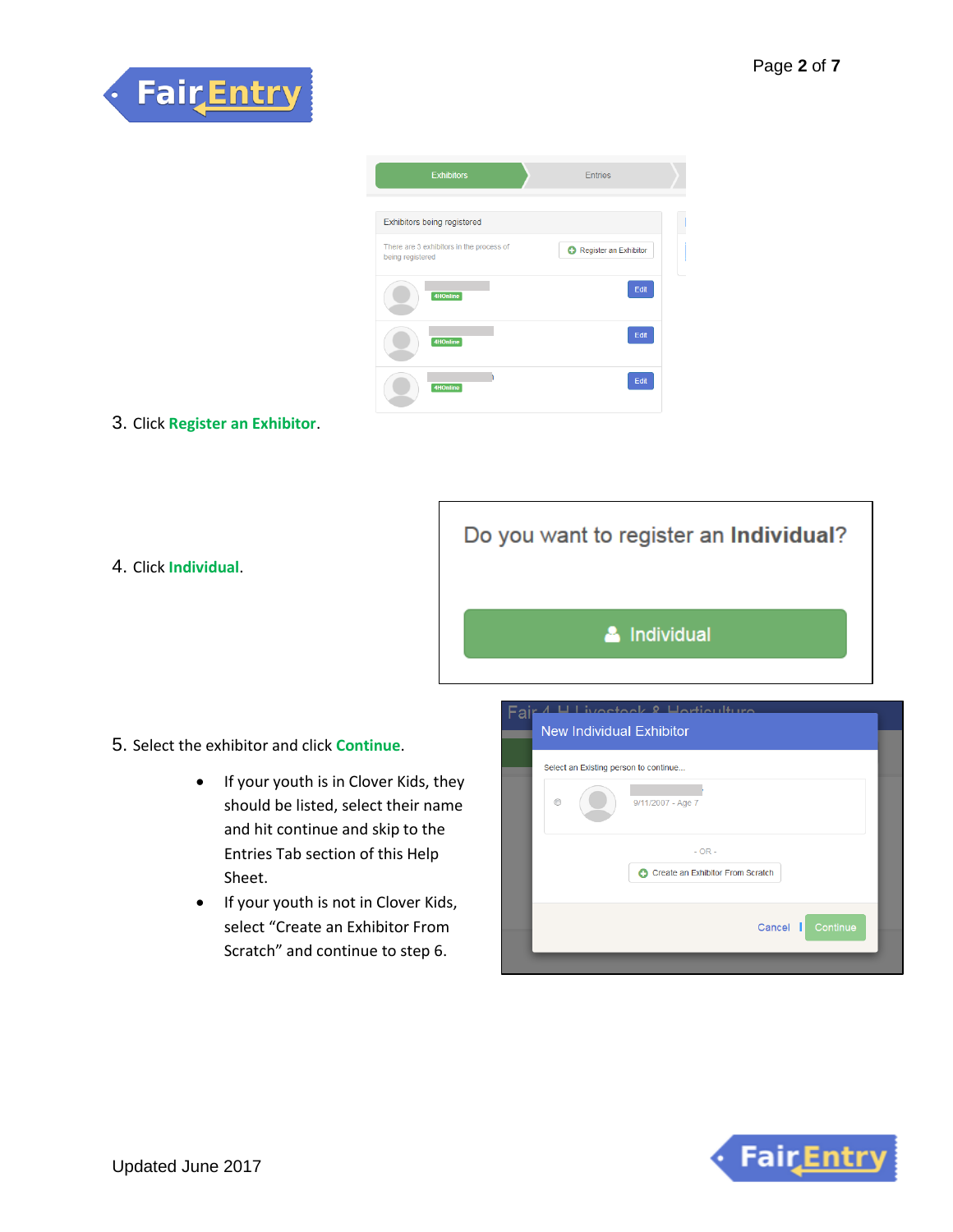

- 6. Fill in your youth's information and hit Continue. Remember it is the grade they just finished.
- 7. Fill in your phone and email information and click continue.

| <b>Exhibitors</b>                                                       | Entries                                             | Payment                            |                                                                                                                                    | \$0.00      |
|-------------------------------------------------------------------------|-----------------------------------------------------|------------------------------------|------------------------------------------------------------------------------------------------------------------------------------|-------------|
| Again, Trying<br>7/10/2010 - Grade: 2<br>451<br>O Delete this Exhibitor | <b>Personal Details</b><br>Contact Into             | $\overline{3}$<br>Address          | $\Lambda$<br>Questions                                                                                                             | 5<br>Review |
|                                                                         | Contact Info                                        |                                    |                                                                                                                                    |             |
|                                                                         | Home Phone Number<br>(Resulted)                     | Formall eus-ass-asse of sussessess |                                                                                                                                    |             |
|                                                                         | <b>Email Address</b><br>(Optional)                  | Format: news@vebsite.com           |                                                                                                                                    |             |
|                                                                         | Cell Phone Number<br>(Optional)                     | Format: eve-een-new or evereeness  |                                                                                                                                    |             |
|                                                                         |                                                     |                                    | Specify your cell phone number (and cell phone provider) if you want to<br>receive SMS Text messages about your FairEntry records. |             |
|                                                                         | Cell Phone Carrier<br>(Optional)                    |                                    |                                                                                                                                    |             |
|                                                                         | A The form is incomplete. Please complete the form. |                                    |                                                                                                                                    |             |



8. Enter your address info. You can click "copy" and it will enter it for you.

9. The list of volunteer slots will pop up next. Select a time you can volunteer then hit continue! Thank you!

| <b>O</b> The exhibitor's address is very important!<br>If this exhibitor will be receiving checks from the fair, those checks will be mailed to the address entered here. |                                           |  |
|---------------------------------------------------------------------------------------------------------------------------------------------------------------------------|-------------------------------------------|--|
| 1707 100th Ave<br>Algona, IA                                                                                                                                              | <b>Address</b><br>Copy<br>(Required)      |  |
| 50511-7001                                                                                                                                                                | <b>Address</b><br>continued<br>(Optional) |  |
|                                                                                                                                                                           | City<br>(Reguired)                        |  |
|                                                                                                                                                                           | <b>State</b><br>(Reguired)                |  |
|                                                                                                                                                                           | Postal Code<br>(Required)                 |  |

10. Verify your information is correct and click **Continue to Entries**.

| Please review the exhibitor registration. |           |                           | Continue to Entries O |
|-------------------------------------------|-----------|---------------------------|-----------------------|
| <b>Personal Details</b>                   | Edit      | Contact Info              | Edit                  |
| <b>First Name</b>                         | Delanev   | Email                     | mikeande@iastate.edu  |
| <b>Last Name</b>                          | Anderson  | <b>Home Phone</b>         | 555-222-8888          |
| Date of Birth                             | 9/11/2007 | <b>Cell Phone</b>         |                       |
| Gender Female                             |           | <b>Cell Phone Carrier</b> |                       |
| <b>Address</b>                            | Edit      |                           |                       |
| 3630 Extension Bldg<br>Ames, IA           |           |                           |                       |

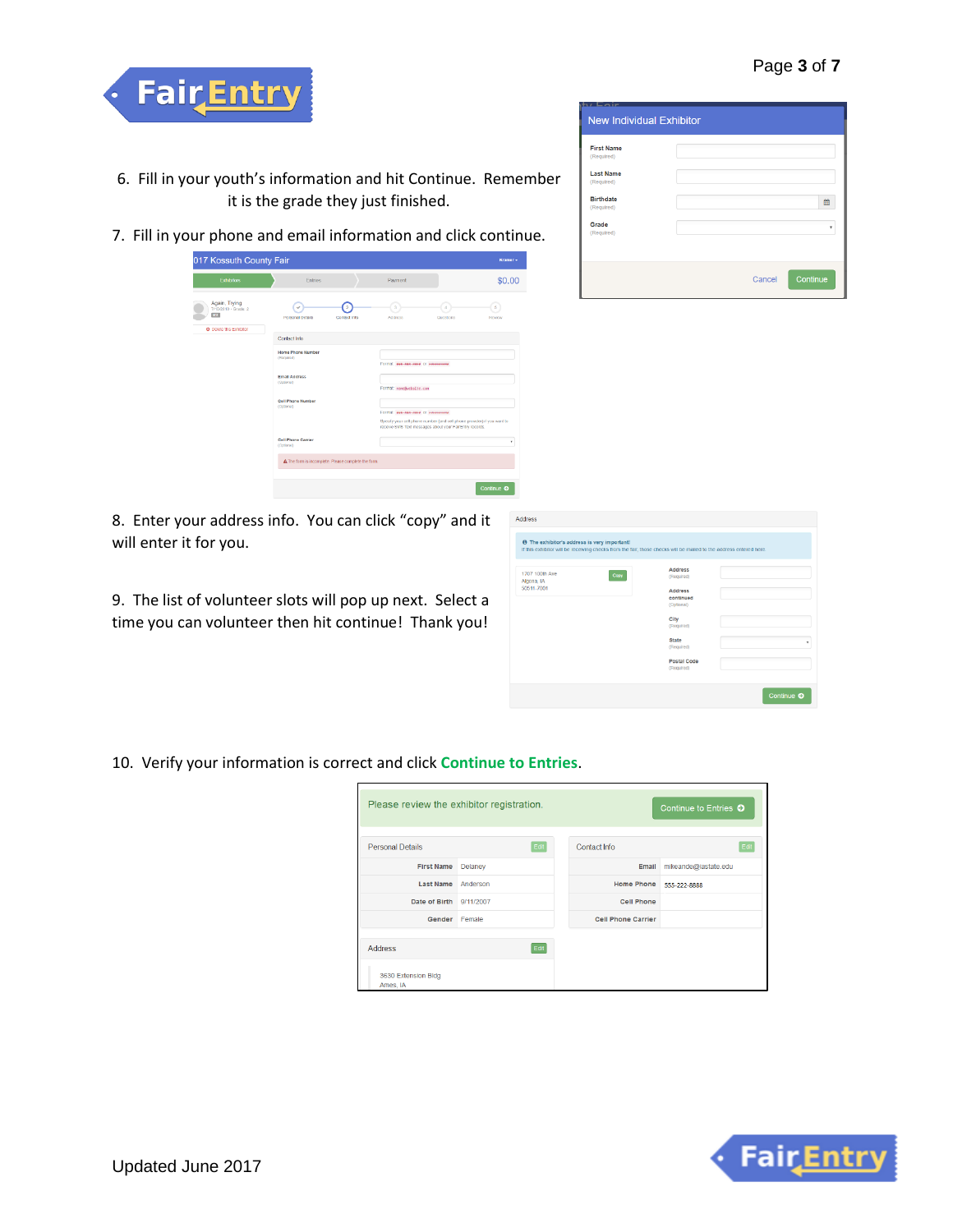

### **Entries Tab**

7. Click **Add an Entry** to the exhibitor.



8. Select the department you wish to enter by clicking the green Select button.

(For the three allowed Non-Livestock entries as a Clover Kidchoose "Static")

(Kids Open Livestock – Fair Board for animal entries)

For more information about each department, check out the Kossuth County Fair Book at

http://www.extension.iastate.edu/kossuth/4h or call Darcie at the Extension office 515-295-2469

9. Select the Division you wish to enter from the list provided by clicking the green Select button.

(Clover Kids Static: "Other Opportunities")

(Kids Open Livestock: pick the animal)

Then hit Choose.

10. The next page will allow you to enter multiple pieces of information.

- Club: If your youth is in Clover Kids, it should say it there. If your youth is not, and you did not enter a club during registration, it should say No Club.
- Add Animal: If you are signing up for the Kids Open Livestock class, you need to add the animals. Click Add Animal, then Add Animal from Scratch.

If you are signing up for a Clover Kids Static Exhibit, it should say "This Division does not allow animals." Then skip to the last bullet in this section.

|                                 | Add an Entry      |
|---------------------------------|-------------------|
|                                 |                   |
| <b>Starting an Entry</b>        |                   |
| Select a Department to continue |                   |
| <b>Beef</b>                     | Select $\bullet$  |
| <b>Dairy Cattle</b>             | Select $\bullet$  |
| <b>Dairy Goats</b>              | Select $\bullet$  |
| Dog Obedience and Handling      | Select $\bullet$  |
| Horse                           | Select $\bigcirc$ |
| Horticulture                    | Select $\bigcirc$ |
| <b>Meat Goats</b>               | Select $\bullet$  |
| <b>Poultry</b>                  | Select $\bullet$  |
| <b>Rabbits</b>                  | Select $\bigcirc$ |
| <b>Sheep</b><br>Swine           | Select $\bullet$  |
|                                 | Select $\bullet$  |

| <b>Exhibitors</b>                                    | <b>Entries</b> | Payment         | \$0.00                                  |
|------------------------------------------------------|----------------|-----------------|-----------------------------------------|
| Starting an Entry                                    |                |                 | Clover, Joe<br>15 years old - 1/01/2000 |
| Department Sheep                                     |                | Change          | <b>AG</b>                               |
| Select a Division to continue<br>251: Breeding Sheep |                | Select <b>O</b> | Existing entries (0)                    |
| 252: Market Sheep                                    |                | Select <b>O</b> |                                         |
| 258: Lean Gain Contest                               |                | Select <b>O</b> |                                         |
| 259: Showmanship                                     |                | Select O        |                                         |
|                                                      |                |                 |                                         |
| <b>Fair</b> Entry                                    |                |                 | © 2015 RegistrationMax                  |

Create One or More Entries



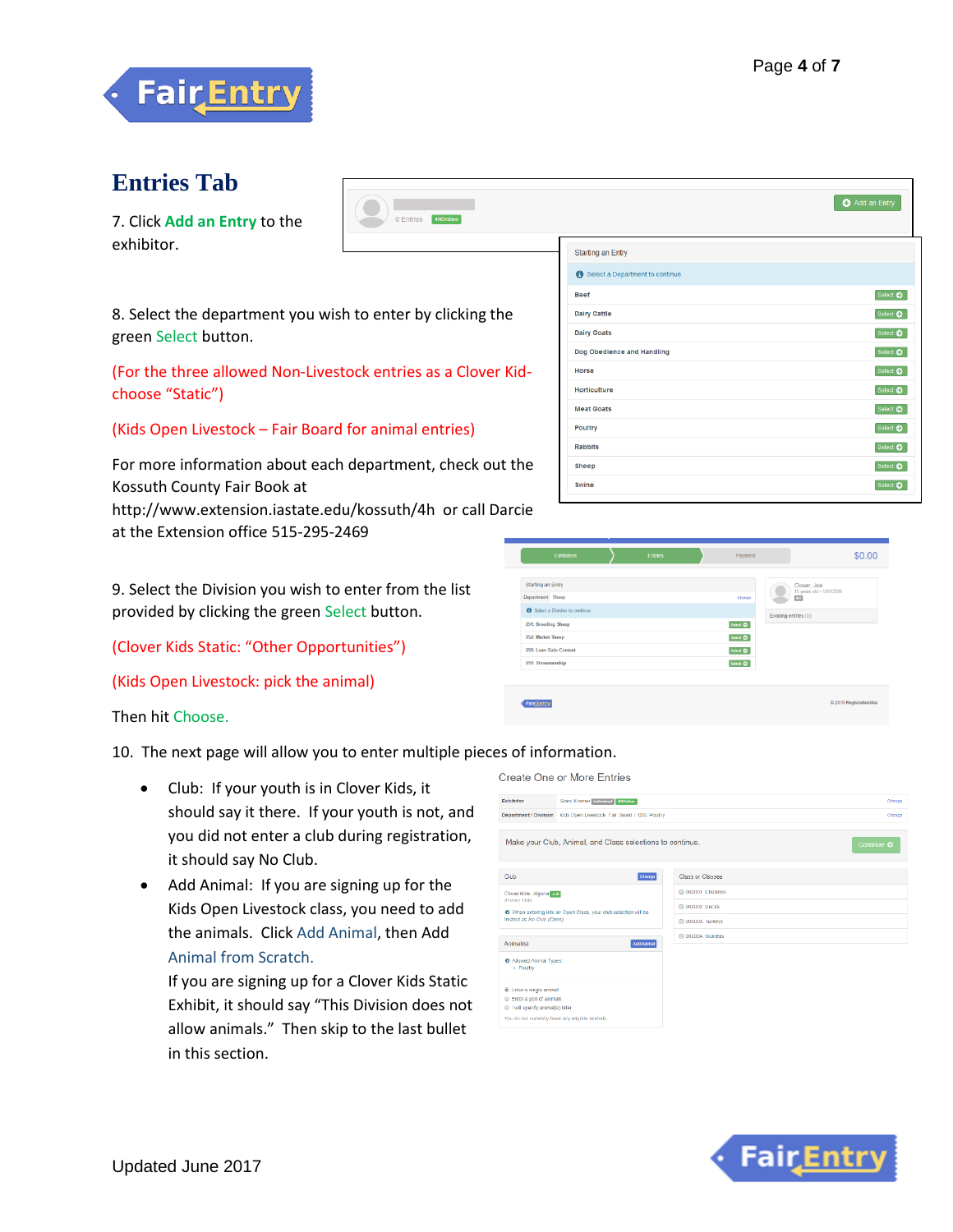

 Select the Animal Type- such as Poultry that you are creating and hit Save.



| Poultry                                                                 |
|-------------------------------------------------------------------------|
| <b>O</b> These are the animal types allowed in the<br>Poultry Division. |
|                                                                         |
|                                                                         |
| 曲                                                                       |
| <b>CLASS</b><br><b>E</b> emale                                          |
|                                                                         |
|                                                                         |

 Enter the animal information and hit Save. Add all animals before entering the classes. To do so, simply click Add Animal again.

- Once animals have been added, you will select if you are entering a single animal, select which animal, and select the class entering.
	- FYI- you must enter pens separately from individual animals even if they use the same animal.



 Clover Kids Static Exhibits: Select Clover Kids Program as the class. You can select the quantity of items being entered (from 1-3) before you move on.

#### Click Continue.

FYI: It will not allow you to enter descriptions

until the entry has been made, then it will say

**Class or Classes** 10701: 4-H Club Booth Decoration Contest 10702: Hobbies, Kits & Crafts 10703: Clover Kids Program Quantity: 1 Quantity: 3 Quantity: 4 Quantity: 5 Quantity: 6<br>Quantity: 7 Quantity: 8 Quantity: 9 Quantity: 10

it is incomplete, you will then have to edit that entry and add a description of the exhibit, i.e. "wood barn". (See #12 for details on incomplete entries.)

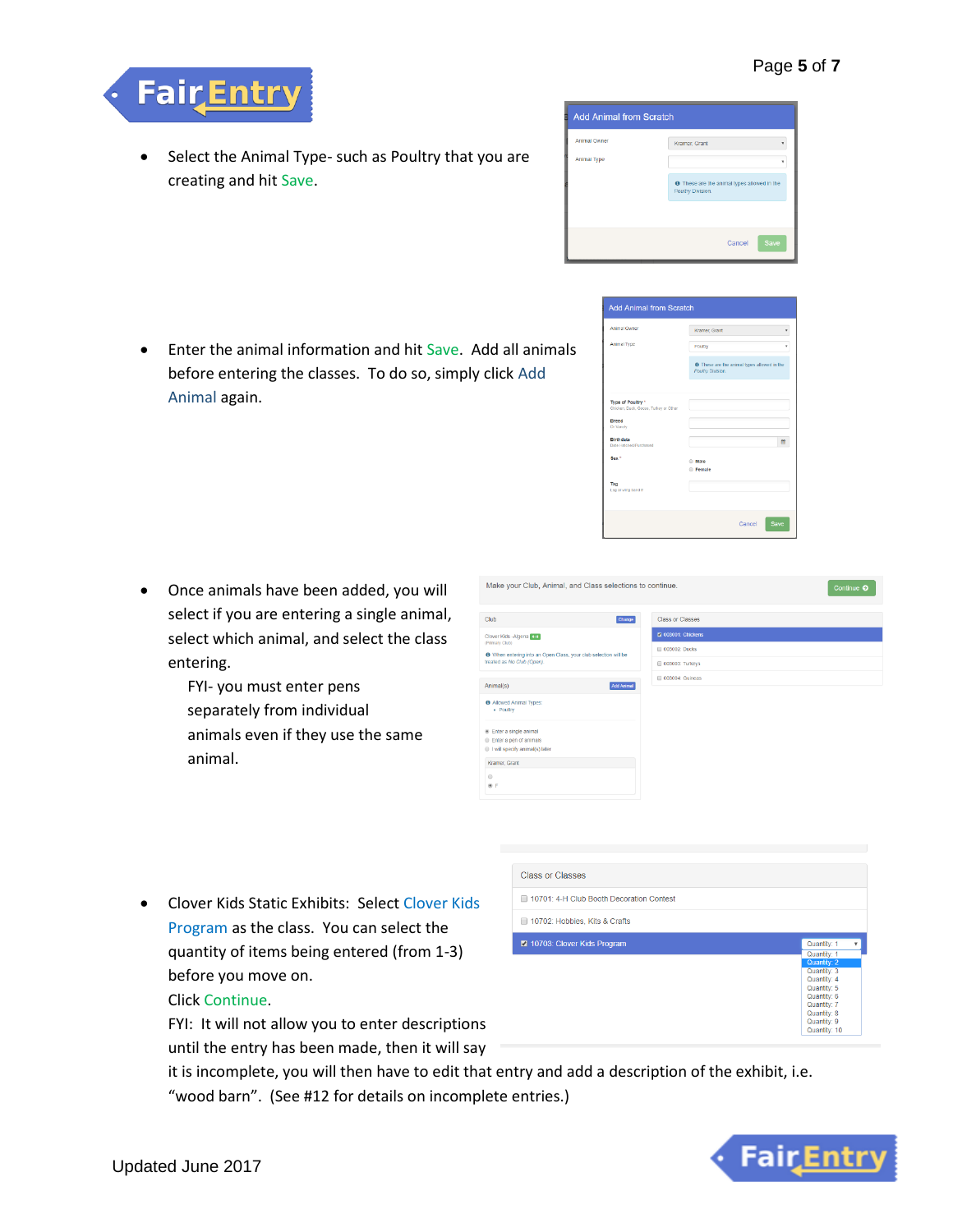

11. A pop up will ask you to Review your Selections. If all is correct, click Create Entries.

12. Once you have created an entry, it will take you back to the list of Exhibitors. You can then enter another exhibit/animal for that exhibitor, or change to a different one. Wait until you have made ALL ENTRIES FOR EVEYRONE IN YOUR FAMILY before moving on to the next step. If you see this blue box at

the top of your page, there is an entry that is not complete. You must fix it first before you can move on. You should see an incomplete next to the entry that needs to be fixed.



13. Once you see Everything looks good! Continue to Payment at the top, all entries should be complete. Again – DO NOT Continue to Payment



unless you are done entering livestock/exhibits for now. It will lock you out of the system until an administrator has approved your entries. If you are done, click Continue to Payment.

## Payment Process

19. Once you click Continue to payment the next screen will list your kids' names and should show that there is \$0 due.

There is no fee to enter the Kossuth County Fair. The invoice is used by the Extension Office and Fair Board to approve your entries.

Please hit the green Continue button. The next page will say that a "payment method is not necessary because your invoice total is \$0.00" Just click Continue again.